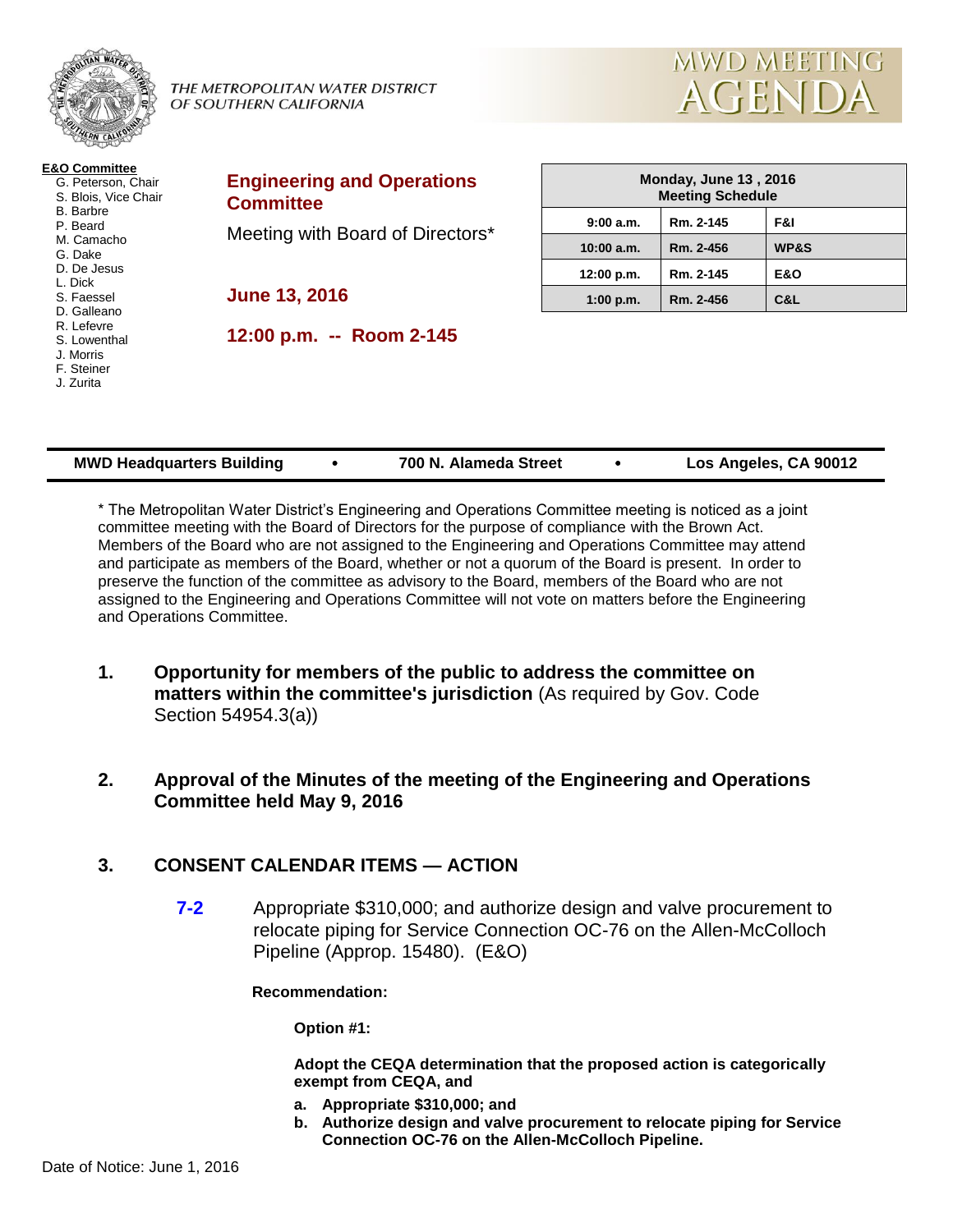**7-3** Appropriate \$700,000; and award \$343,625 contract to Environmental Construction, Inc. to replace blow-off valves on the Middle Feeder (Approp. 15480). (E&O)

**Recommendation:**

**Option #1:**

**Adopt the CEQA determination that the proposed action is categorically exempt, and**

- **a. Appropriate \$700,000; and**
- **b. Award \$343,625 contract to Environmental Construction, Inc. to replace blow-off valves on the Middle Feeder.**

#### **4. OTHER BOARD ITEMS — ACTION**

**8-4** Appropriate \$10 million; and authorize capital program for projects costing less than \$250,000 for fiscal years 2016/17 and 2017/18 (Approp. 15498). (E&O)

**Recommendation:**

**Option #1:**

**Adopt the CEQA determination that the proposed actions are not defined as a project or are categorically exempt from CEQA, and**

- **a. Appropriate \$10 million for capital projects costing less than \$250,000 for fiscal years 2016/17 and 2017/18;**
- **b. Authorize the General Manager to initiate capital projects costing less than \$250,000 and perform all required work including the preparation of necessary environmental documentation; and**
- **c. Designate the General Manager as the decision-making body for purposes of reviewing, approving, and certifying any environmental documentation which may be required for such projects.**
- **8-5** Appropriate \$2.7 million; and award \$1,885,150 contract to Abhe & Svoboda, Inc. to replace fish screens on the Inlet/Outlet Tower at Diamond Valley Lake (Approp. 15441). (E&O)

**Recommendation:**

**Option #1:**

**Adopt the CEQA determination that the proposed action was previously addressed in the 2014 categorical exemptions and that no further environmental analyses or documentation are required, and**

- **a. Appropriate \$2.7 million; and**
- **b. Award \$1,885,150 contract to Abhe & Svoboda, Inc. to replace the fish screens on the Inlet/Outlet Tower at Diamond Valley Lake.**